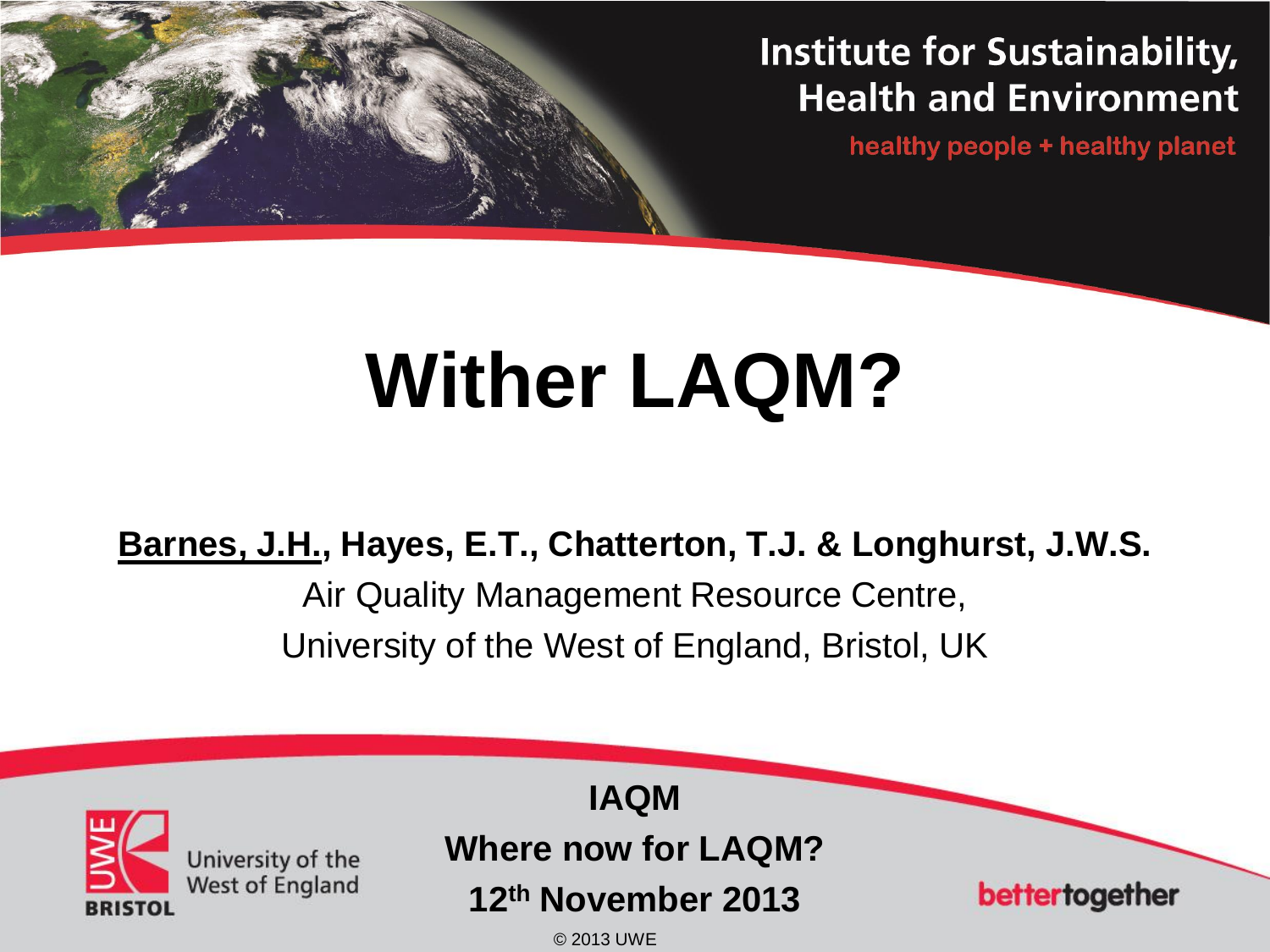### **Who are AQMRC?**

- Air Quality Management Resource Centre, UWE, Bristol
- Established in 1997
- Working at the interface of academia and practice, policy and science in AQM
- > 200 peer-reviewed paper and book chapters and edited books
- 16 PhDs on AQM issues
- Advised UK central government, local government, EA
- Retained as consultants to Defra and DAs from Round 1 to Round 4 of LAQM
- Contributed to PG(03), TG(03), PG(09), TG(09), numerous FAQs and informal guidance contributions to NSCA/EPUK publications
- Internationally, advised EC, South Africa Dept. of Environmental Affairs, Nigerian Space Research and Development Agency
- Advised megacities: Bangkok, Beijing, Sao Paulo, Mexico City, Delhi
- Instrumental in the foundation of IAQM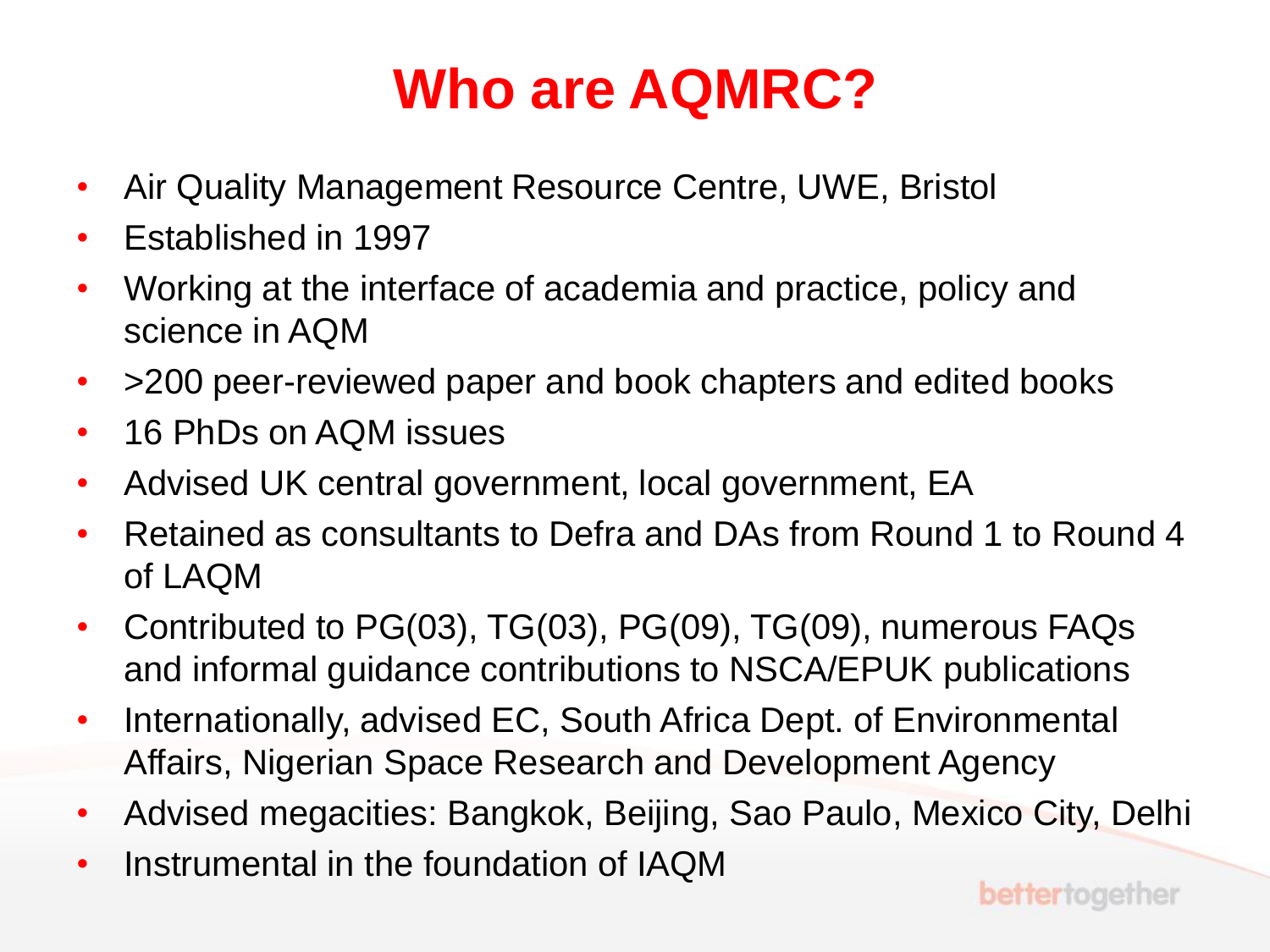### **Overview**

- Heath impacts of air pollution
- LAQM Review 2013
- Defra consultation on LAQM review
- UWE response to consultation

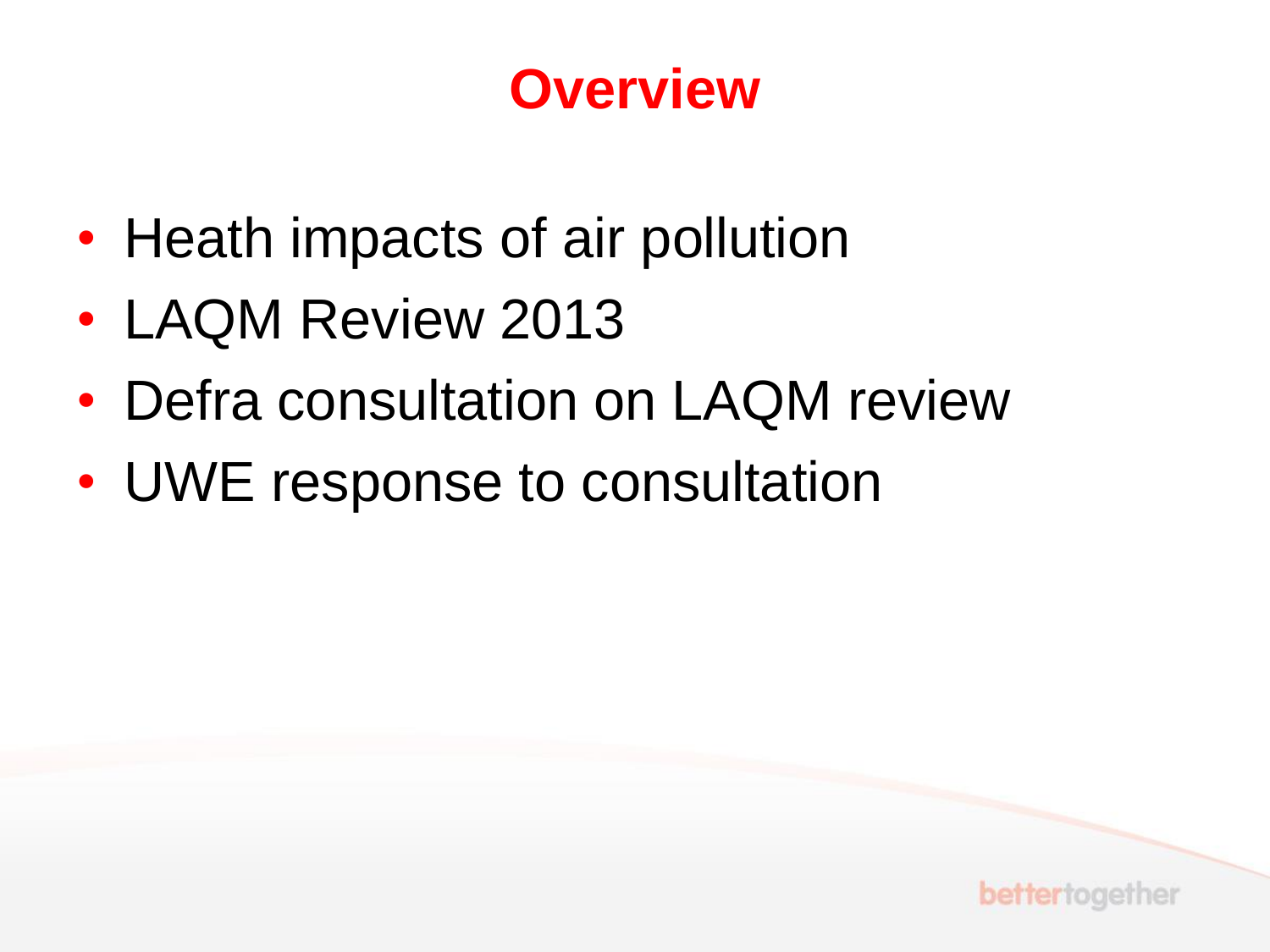### **Health impacts of air pollution**

- Poor ambient air quality is projected to be the world's leading environmental cause of mortality by 2050, ahead of dirty water and lack of sanitation (OECD, 2012) .
- Health effects include: respiratory illness, asthma, allergenic illnesses, diabetes, heart disease, cancer, adverse pregnancy and birth outcomes and lowering of male fertility (WHO, 2013).
- Air pollution now classed in the same category as tobacco smoke and UV radiation – Group 1: carcinogenic to humans (IARC, 2013).
- Costs to UK society from poor air quality are on a par with those from smoking and obesity, reducing life expectancy on average by 6 months at an estimated cost of around £16 billion per annum (House of Commons Environmental Audit Committee Report, 2011).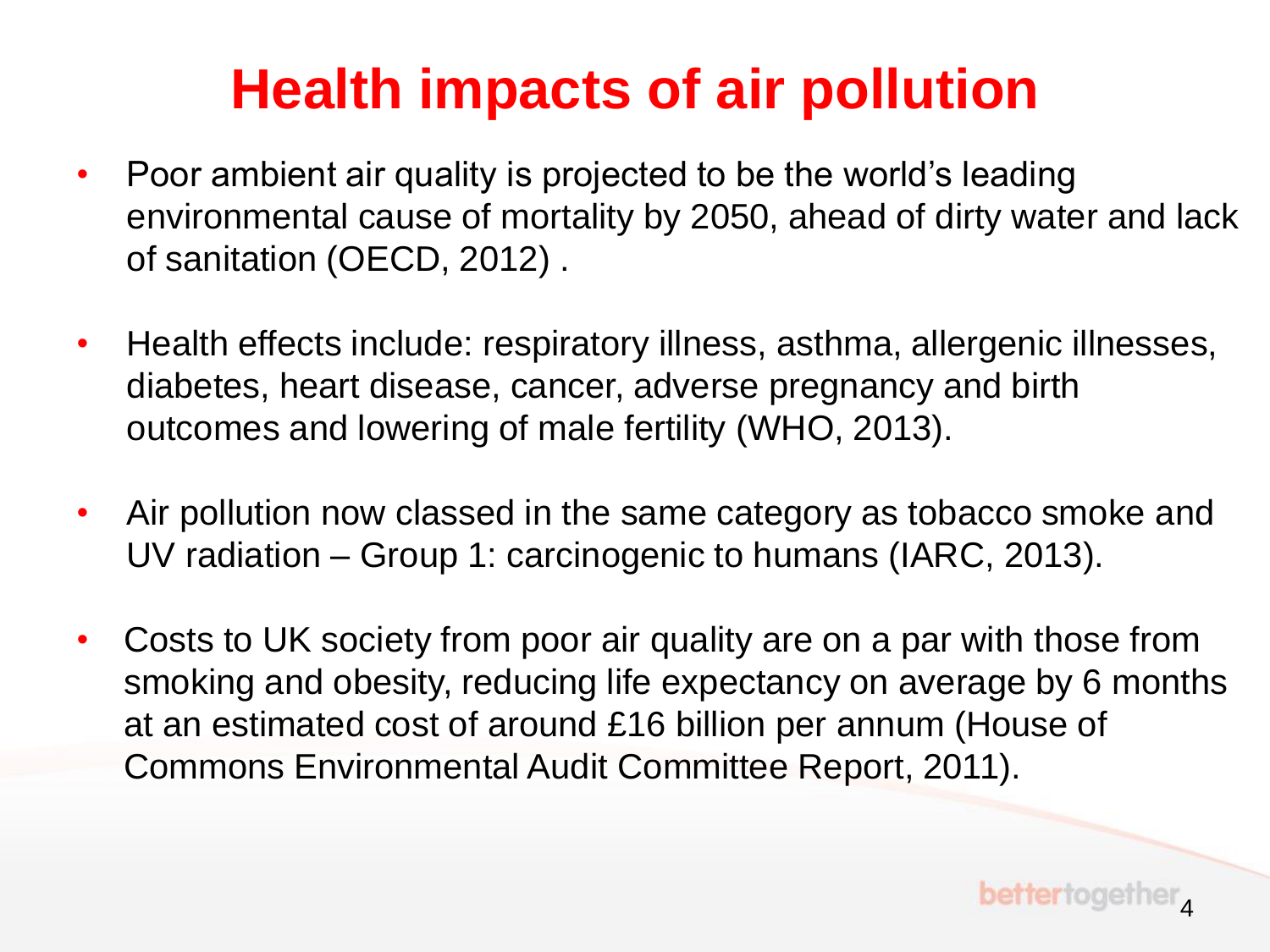### **National air quality strategy**

- In 1997 the UK Government published the first of three Air Quality Strategies presenting the national approach and setting out the Local Air Quality Management (LAQM) process to manage air pollution.
- Principle of subsidiarity: "Action should be taken to improve air quality at the most appropriate level, be it international, European, national or local".
- LAQM role was to be in supplementing and "fine tuning" central policies at local hotspots where national measures would be too blunt or expensive.



bettertogether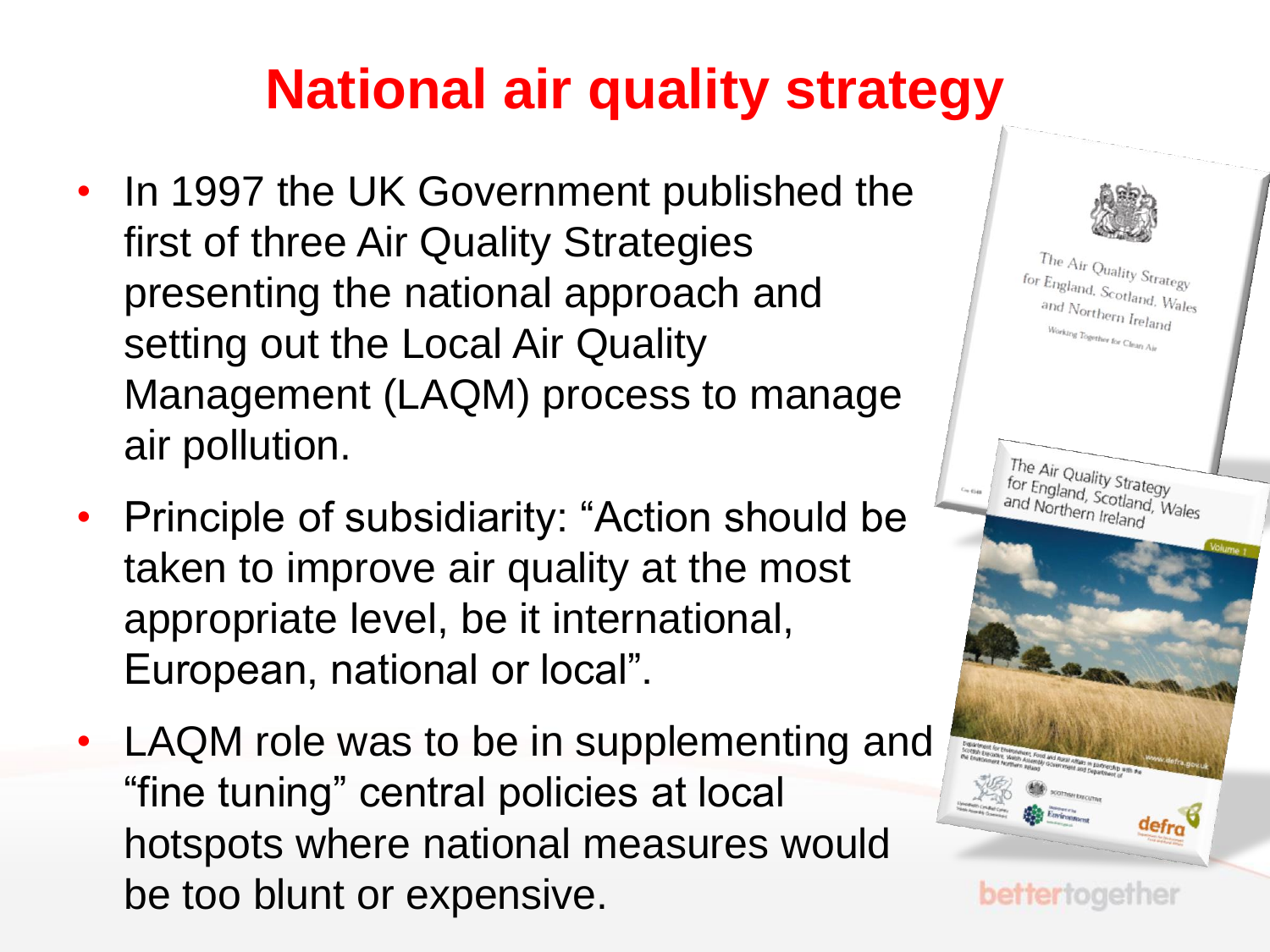### **Number of Local Authorities with AQMAs**



Rate of AQMA declarations slowing but few revocations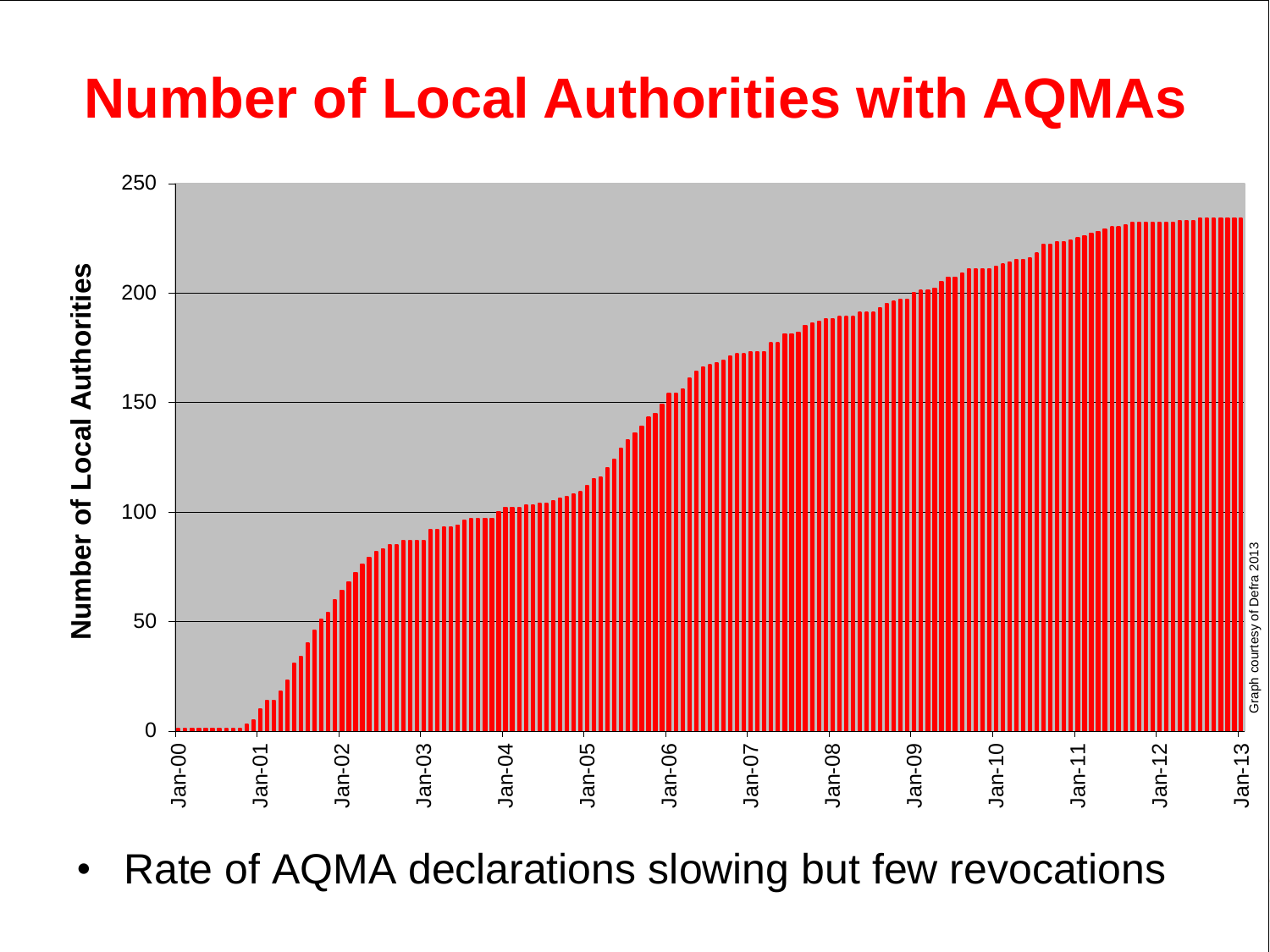### **LAQM Review 2013**

Defra commissioned a review of the effectiveness of Local Authority Air Quality Action Planning and future policy options for LAQM (published June 2013); concluded that:

- **Scale of air quality exceedences** much greater than anticipated
- Despite implementation of local air quality action plans by many local authorities, **lack of quantification of measures** made it difficult to assess their effectiveness in improving air quality
- **No evidence of AQMA revocations** on the basis of AQAP measures
- **Failure of Euro standard vehicles** to achieve expected emission reductions has undermined effectiveness of some measures
- Review and Assessment could be simplified, but risk in reducing reporting requirements is that **some local authorities may cease monitoring**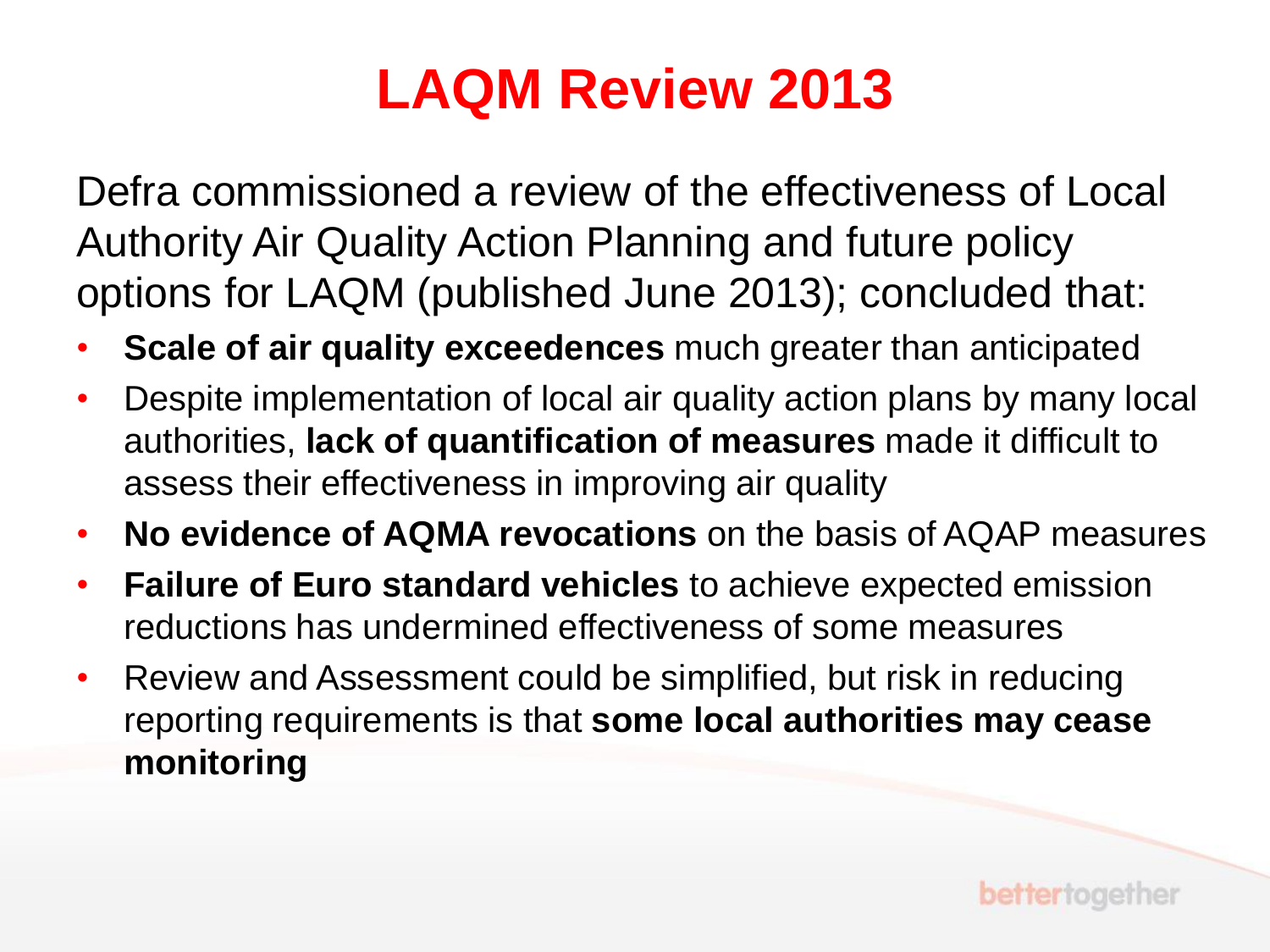### **Defra LAQM consultation (England only)**

- 8-week consultation formally (but quietly!) published  $12<sup>th</sup>$ July 2013
- Sets out four aims and four options to meet them
- >300 responses
- First stage of a two-stage consultation process; separate consultation on any changes to regulations and guidance on AQ standards expected June/July 2014

#### 怨 Department for Environment Food & Rural Affairs

Local Air Quality Management **Consultation on options to improve air quality<br>management in England** management in England **July 2013** 

**bettertoget**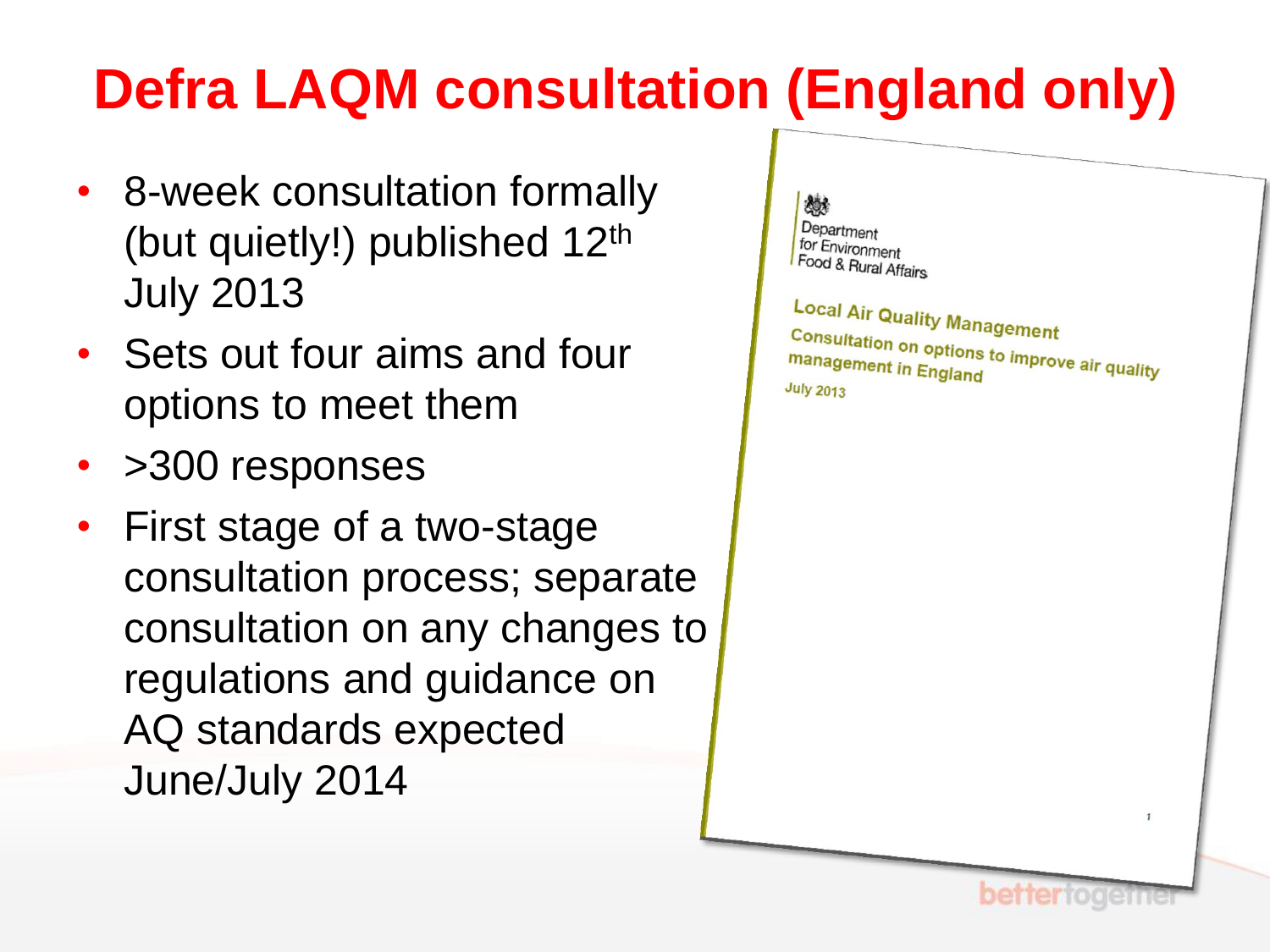### **Context for 2013 LAQM Review: The Red Tape Challenge**

Defra are committed to:

- **Consolidating Air Quality Standards Regulation**s to simplify the regulatory landscape.
- Focusing local air quality requirements on those that are essential to ensure **compliance with EU targets**.
- Reviewing the role and responsibilities of local authorities to help ensure that **action is taken by those with relevant powers** to address the key issues (e.g. transport emissions).
- Reviewing the **role of transport measures** in meeting air quality targets, including the consistency in approach across local areas. In taking this forward **Defra will work closely with other relevant departments**, especially the Department for Transport and Department of Health.
- **Reviewing the Clean Air Act** and associated regulations to identify which measures are redundant and which can be modernised to help local authorities meet EU air quality targets and help reduce costs for businesses. The first merger of smoke control regulations will come into force in April.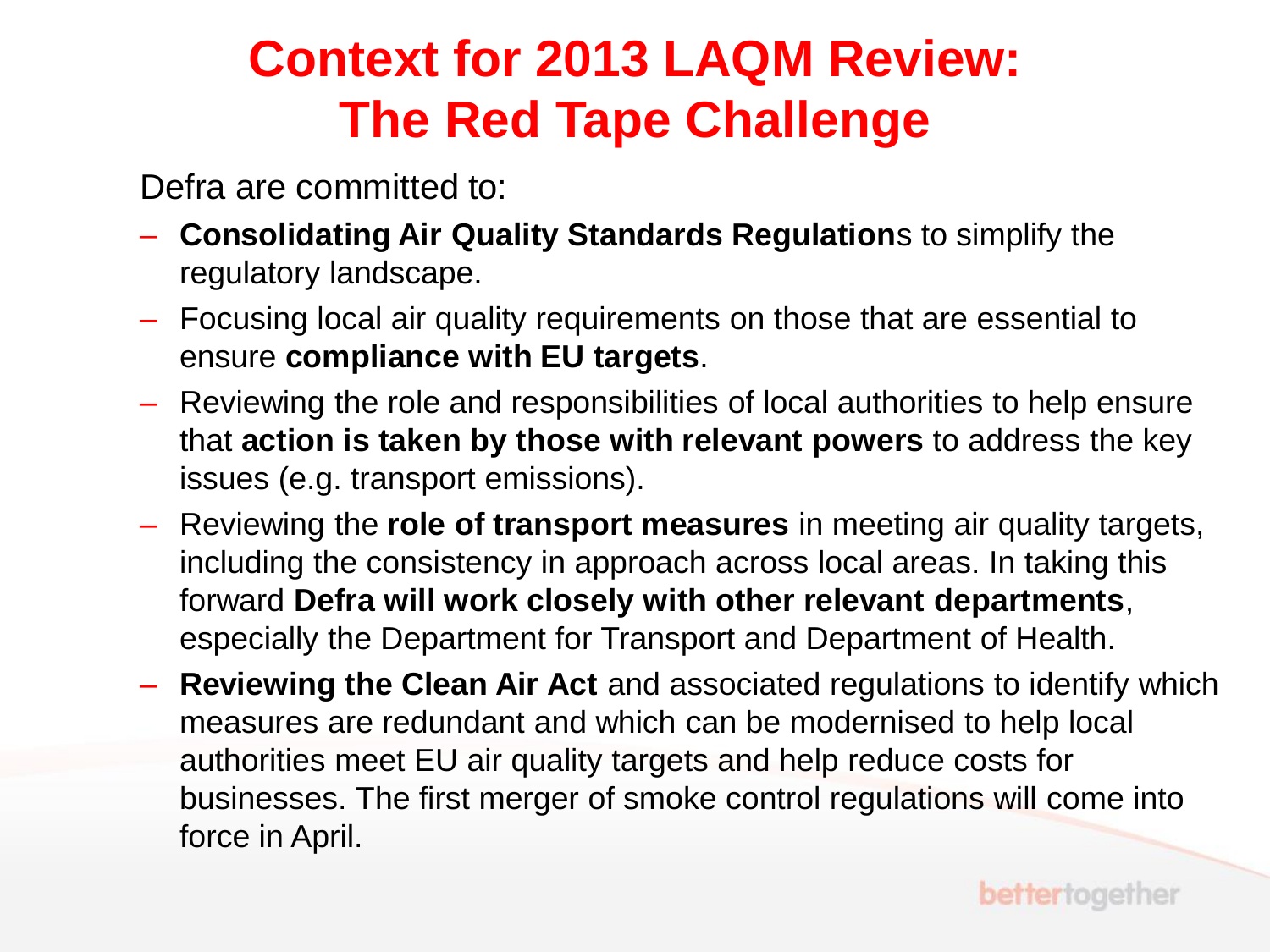### **Defra's proposed aims for improving LAQM**

- 1. Local action is focused on what is necessary to support air quality improvements to benefit public health and **to work towards EU air quality standards**
- 2. Local government and other stakeholders are clear on their **roles and responsibilities** and work together to improve air quality
- 3. Local authorities have **simple reporting requirements** with less bureaucracy and more time to concentrate on actions to improve air quality and public health
- 4. Local authorities have **access to information** about evidence based measures to improve air quality including on transport and communications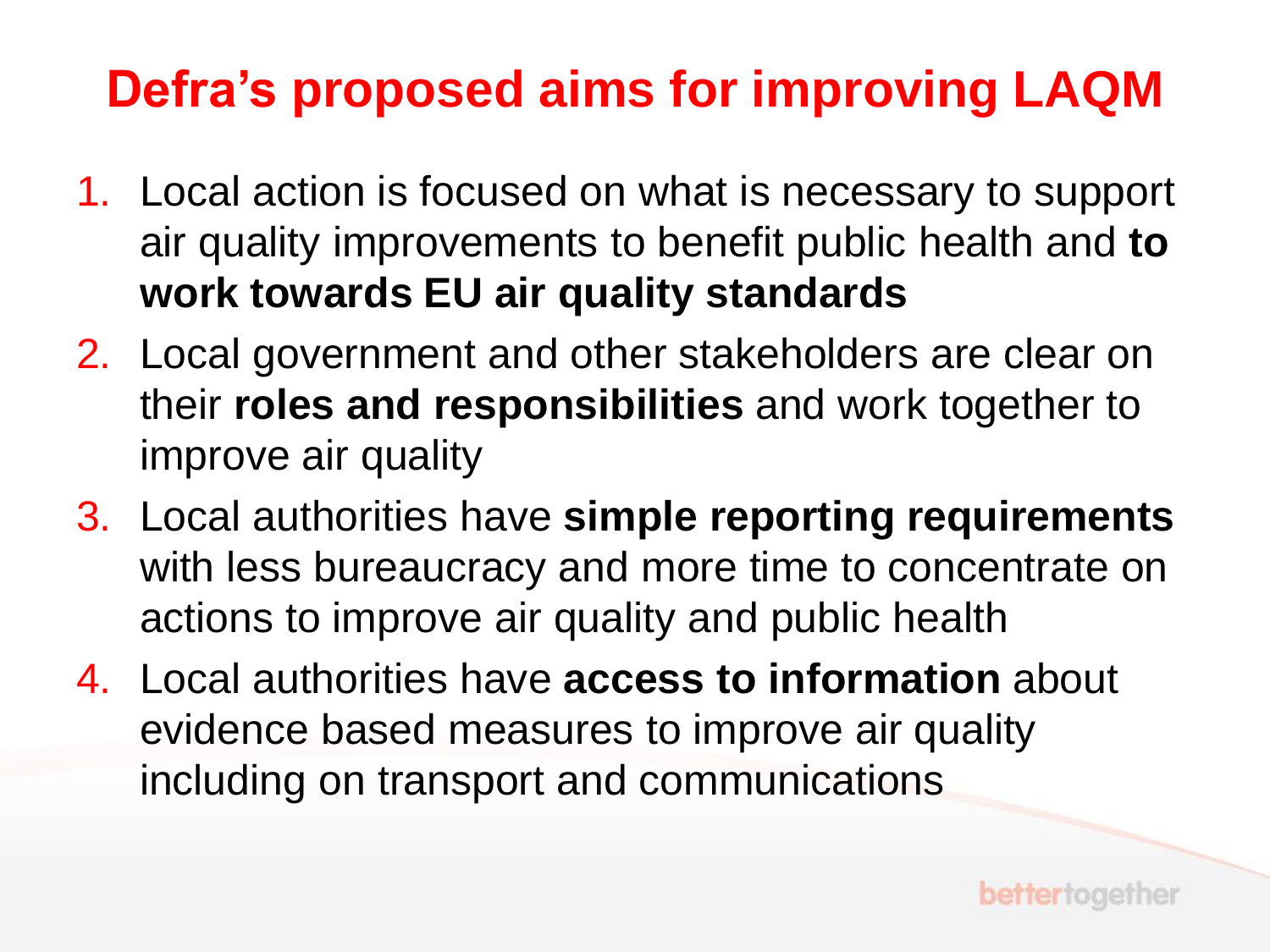### **Defra's proposed options**

- 1. Business As Usual with limited changes
- 2. Concentration on Action Planning and focused reporting
- 3. Alignment with EU requirements to meet air quality limit values
- 4. Separate local air quality management duties do not exist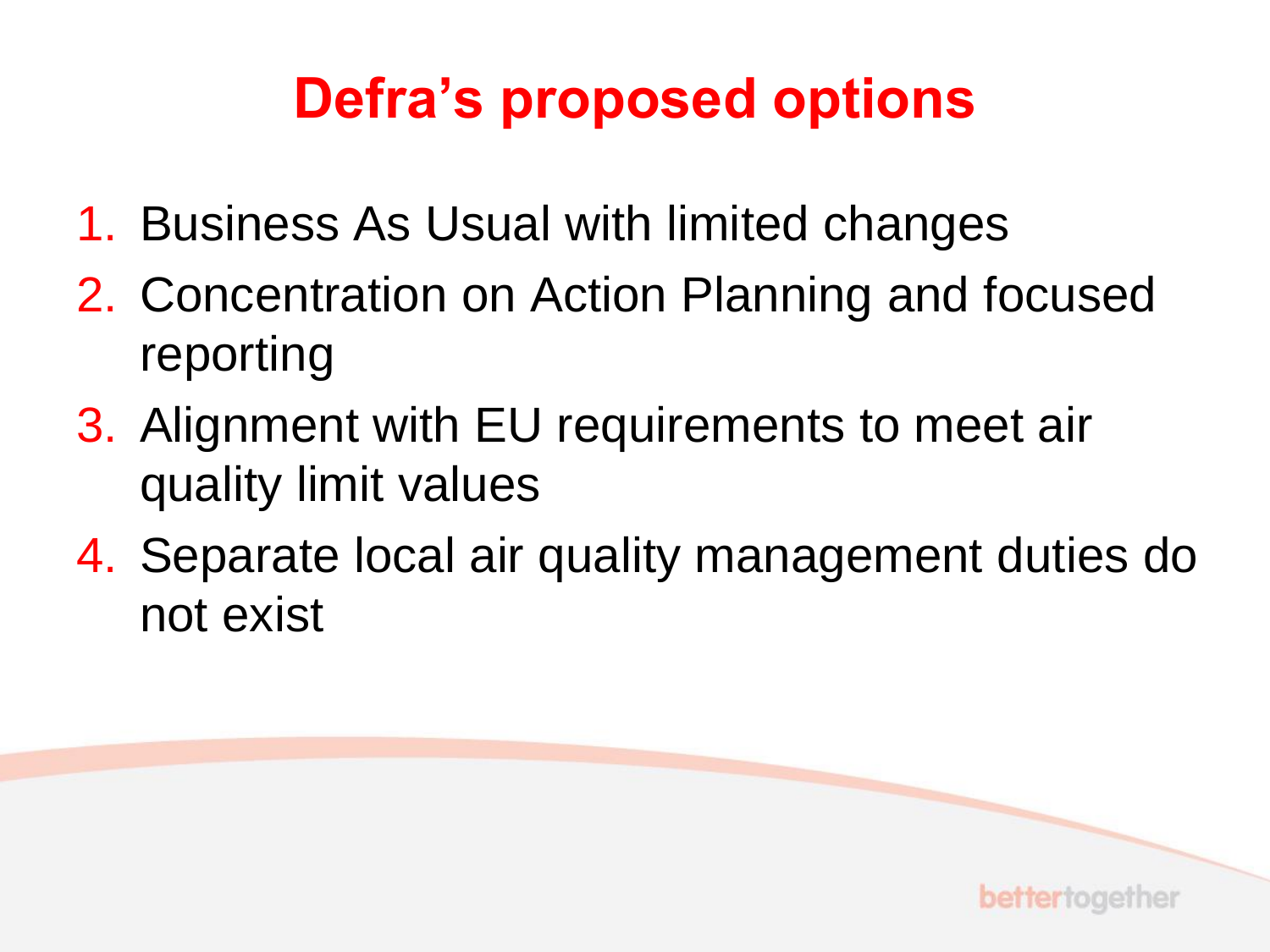### **Defra's preferred proposed option**

### **Option 3: Alignment with EU requirements to meet air quality limit values**

- All of Option 2 plus **Local authorities no longer required to carry out detailed assessments or to make/amend AQMAs**.
- Consolidate and amend Air Quality (England) and Air Quality Standards Regulations so that **local authorities work towards compliance with EU air quality limit values and targets** where there is scope for action at the local level.
- **No reporting requirements on local hotspots** outside of the national assessment of EU air quality standards but a stronger interest and reporting on local measures which help to improve air quality and bring us closer to compliance with EU air quality standards.
- Local authorities to focus on action planning and public health and **report on measures taken to improve air quality and these are included in reports to EU** on compliance where quantified.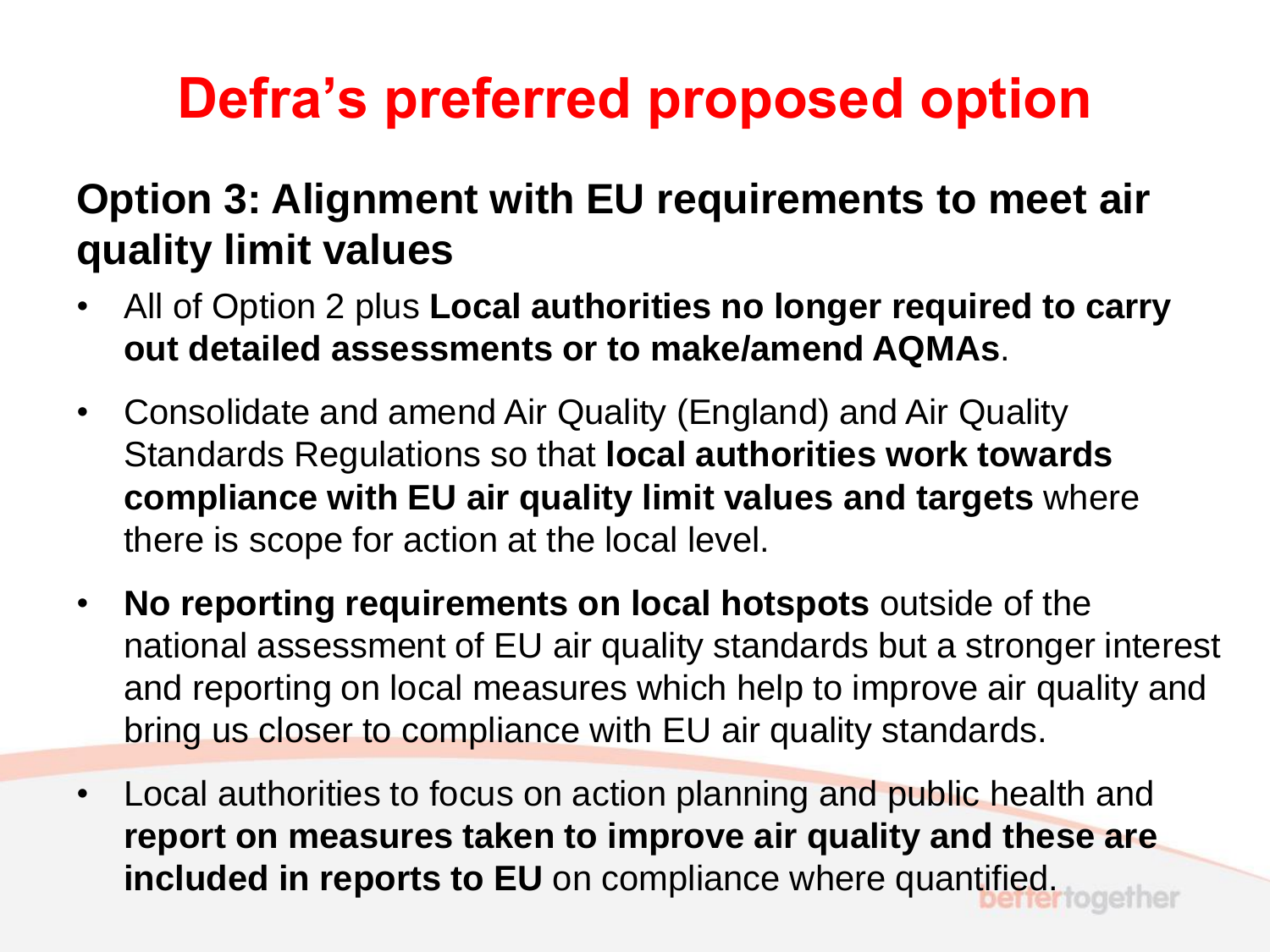### **Devolved Administrations' approach**

- Scottish Government consulting on:
	- consolidation of legislation;
	- streamlining the review and assessment reporting system;
	- revising and strengthening the action planning process; and
	- considering the role of local authorities in meeting  $PM_{2.5}$ obligations.
- The Scottish Government's view is that consolidating regulations would convey little improvement to LAQM, but simplifying LAQM reporting arrangements could help to free up time and resources which would be better focused on action planning.
- Welsh and Northern Ireland Governments are yet to consult…bettertogether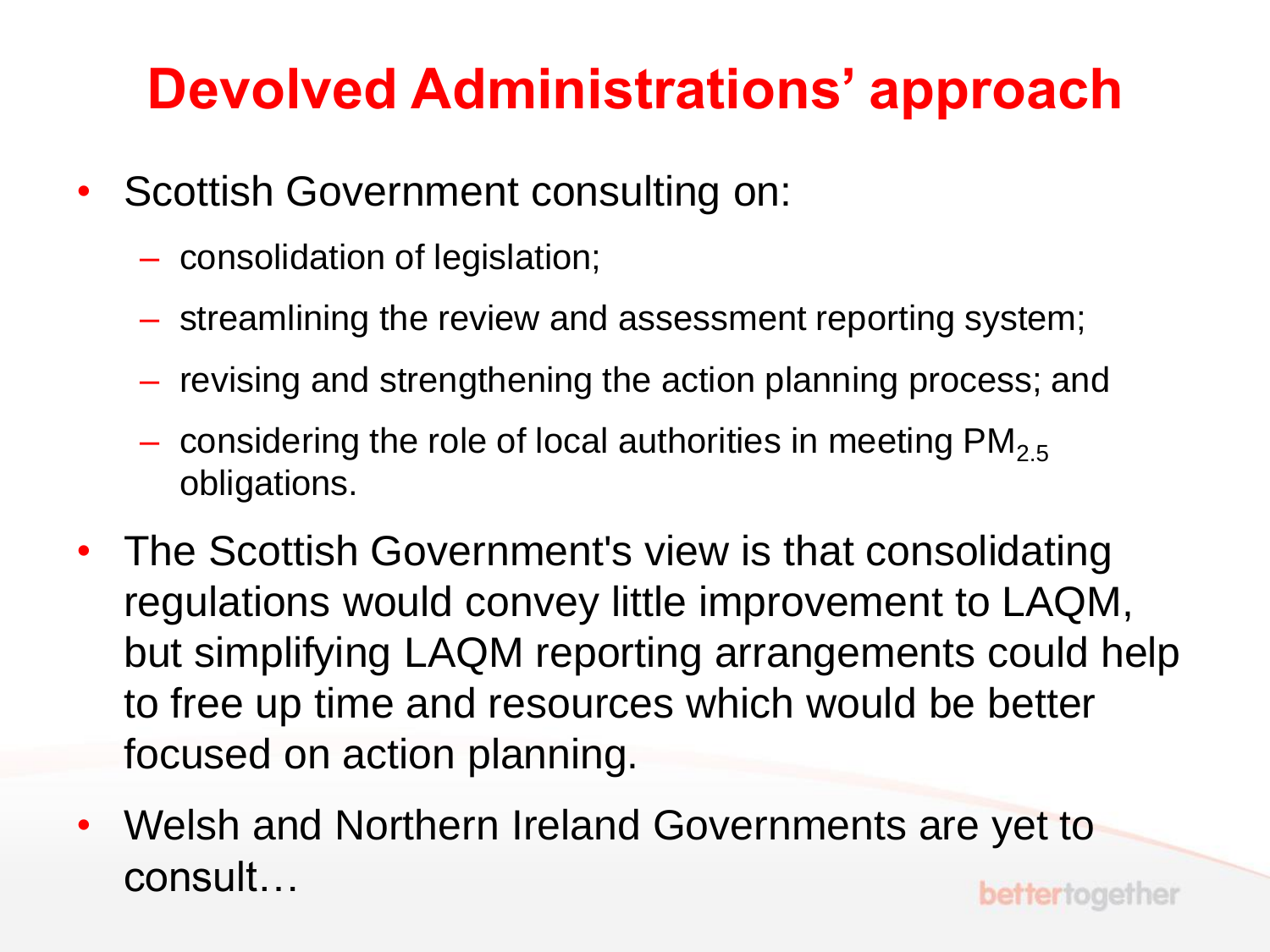### **UWE summary response to Defra**

- LAQM needs to be reinvigorated and its **public health protection purpose restated** and prioritised.
- The **Air Quality Regulations need to be updated** and aligned more explicitly with EU Limit Values.
- The **Air Quality Strategy needs to be reviewed and updated** redefining the contributions of national and local actors.
- Local Authorities need **support and encouragement to implement Action Plan measures**.
- **Review and Assessment,** the diagnosis of air quality problems or improvements, is an essential precondition for effective and targeted action to improve air quality, and its evaluation. It **must therefore be retained** although the **current administrative arrangements could be improved**.
- In support of public health improvements, Government (both national and local) needs to achieve **greater internal coordination** of departmental actions and to deploy these interventions more effectively.
- **Local authority actions can contribute to meeting EU Limit Values**, but the means by which this is reported needs careful consideration.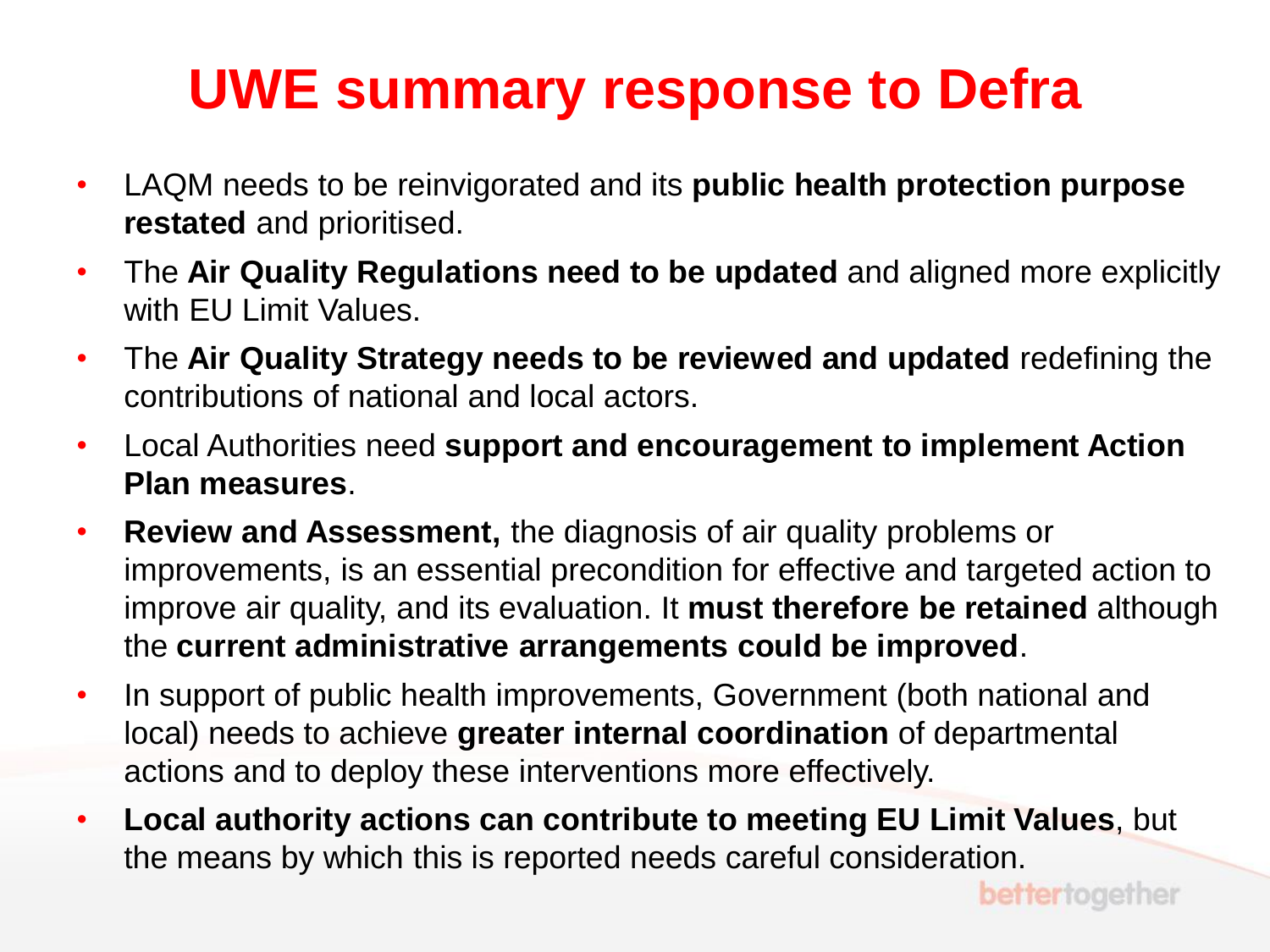### **Consolidating the national and local regs**

- **Differences in the pollutants, averaging periods and timescales** for achievement between the Air Quality England Regulations and the Air Quality Standards Regulations,
	- $-$  e.g. the 15-minute objective for SO<sub>2</sub>, PM<sub>2.5</sub>
- Discrepancies between the applicability of the EU limit values and national air quality objectives in terms of '**relevant public exposure**' and monitor siting criteria

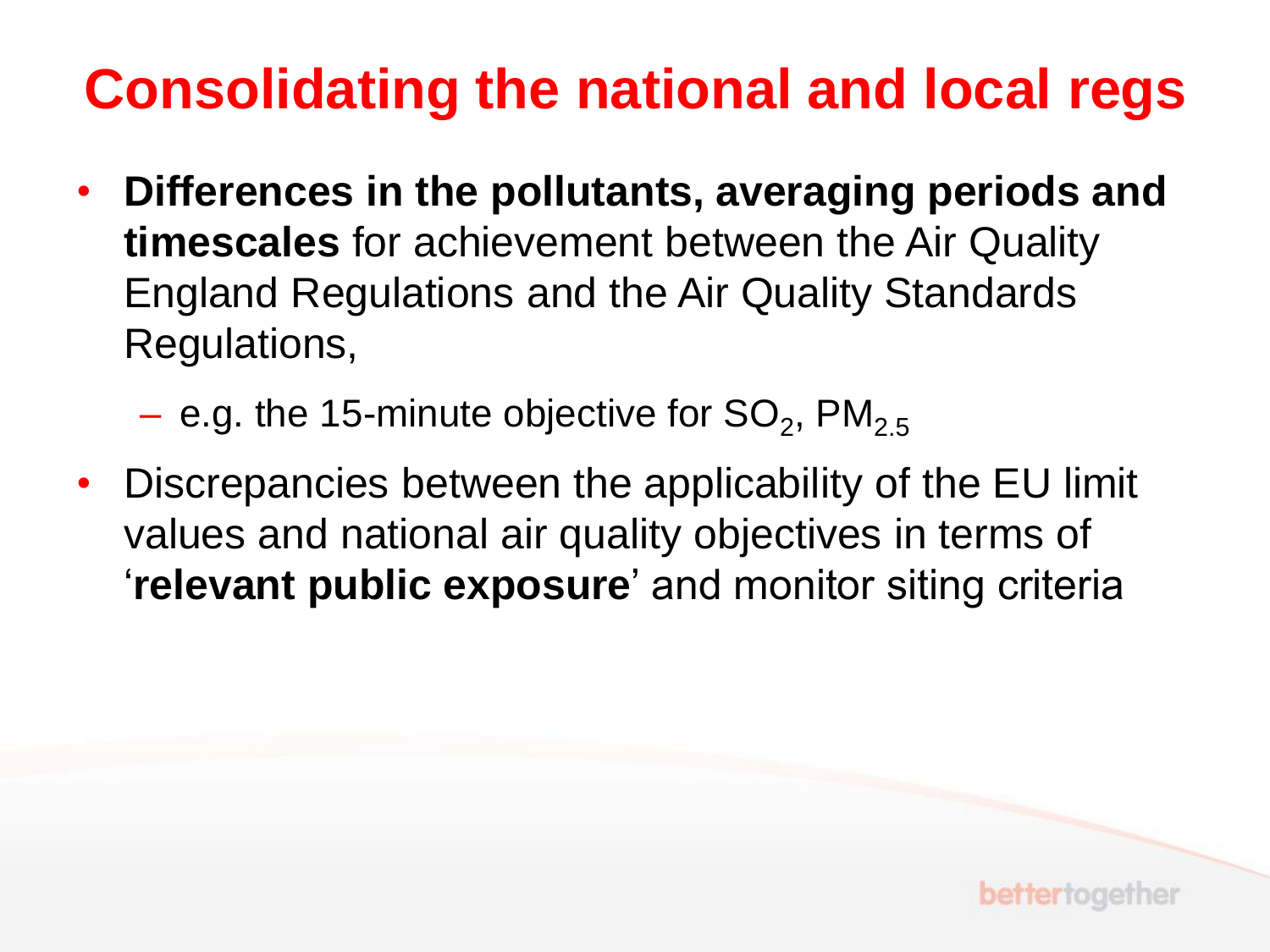### **Responsibilities for AQ management**

- A **statutory duty to improve air quality on all local governments, regardless of tier, is necessary** particularly for those departments whose policies may influence air quality – must be clear, achievable and enforceable, and must be upheld by national departments, e.g. DfT
- Research has shown **disjuncture between Environmental Health and Transport departments' attitudes to air quality management**, with many Transport departments treating air quality as a tick box exercise in LTPs
- In order to ensure roles and responsibilities are explicit, a **revised national air quality strategy is required**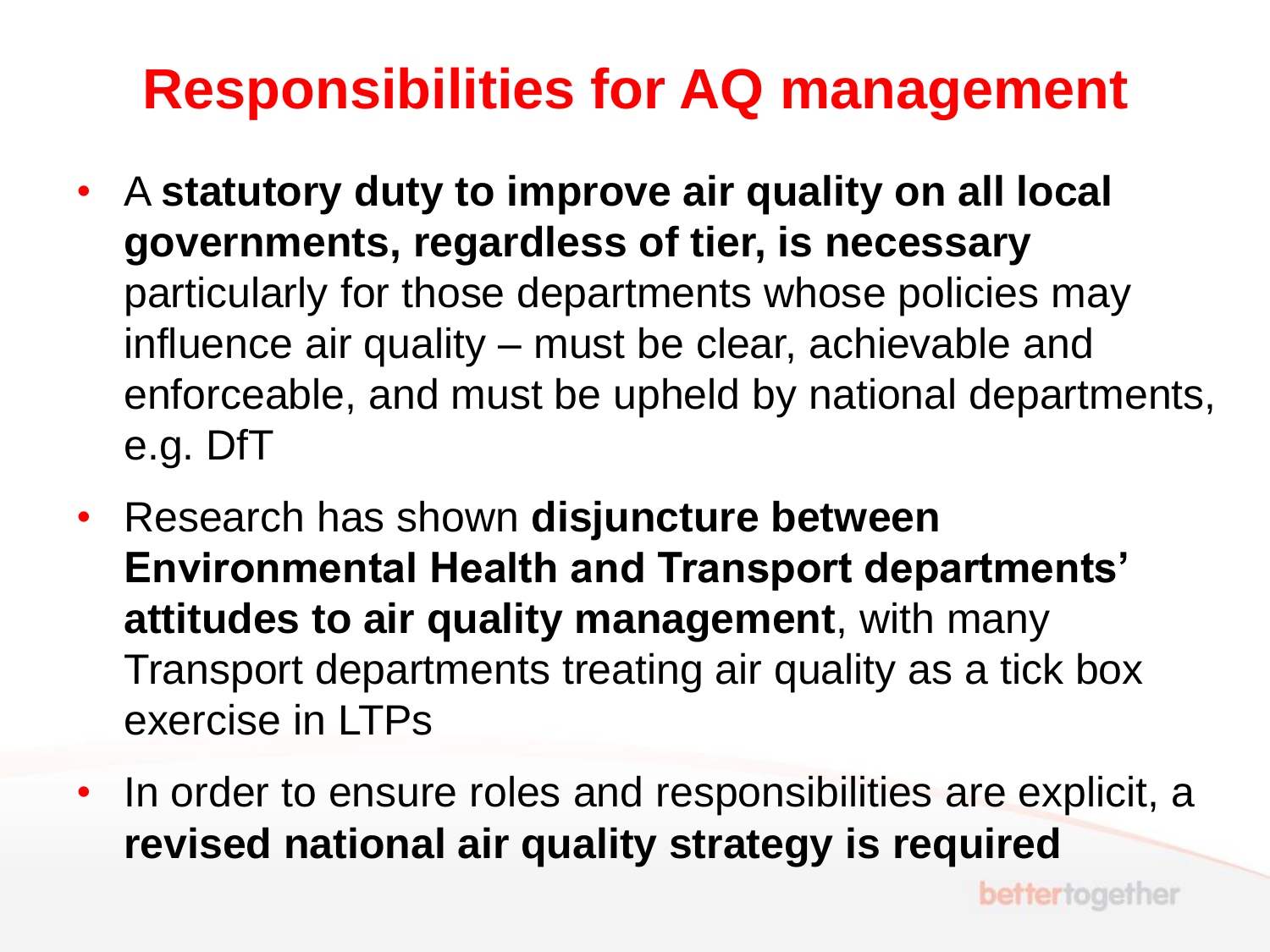### **Need to retain Review and Assessment**

- **Presumption that local authorities' R&A activities are the limiting factor in implementing local air quality Action Plans is flawed**. More influential factors include lack of statutory requirement to achieve the air quality objectives which undermines political will to rate air quality in relation to other political pressures
- Vital to retain a **statutory requirement for local reporting on air quality in order to ensure continued local monitoring**. Without local monitoring, there is no accurate measurement of local concentrations, and no continual trend data against which to assess the implementation of local measures to reduce pollution or to assess the public health impact
- **National monitoring and modelling as reported to the EC is unable to adequately capture local hotspots** that local authority monitoring has identified
- Detailed and up-to-date air quality information is also necessary when **challenging new polluting developments**
- Action taken at a local level **should be reported to the EU**, but so should **locally-measured concentrations**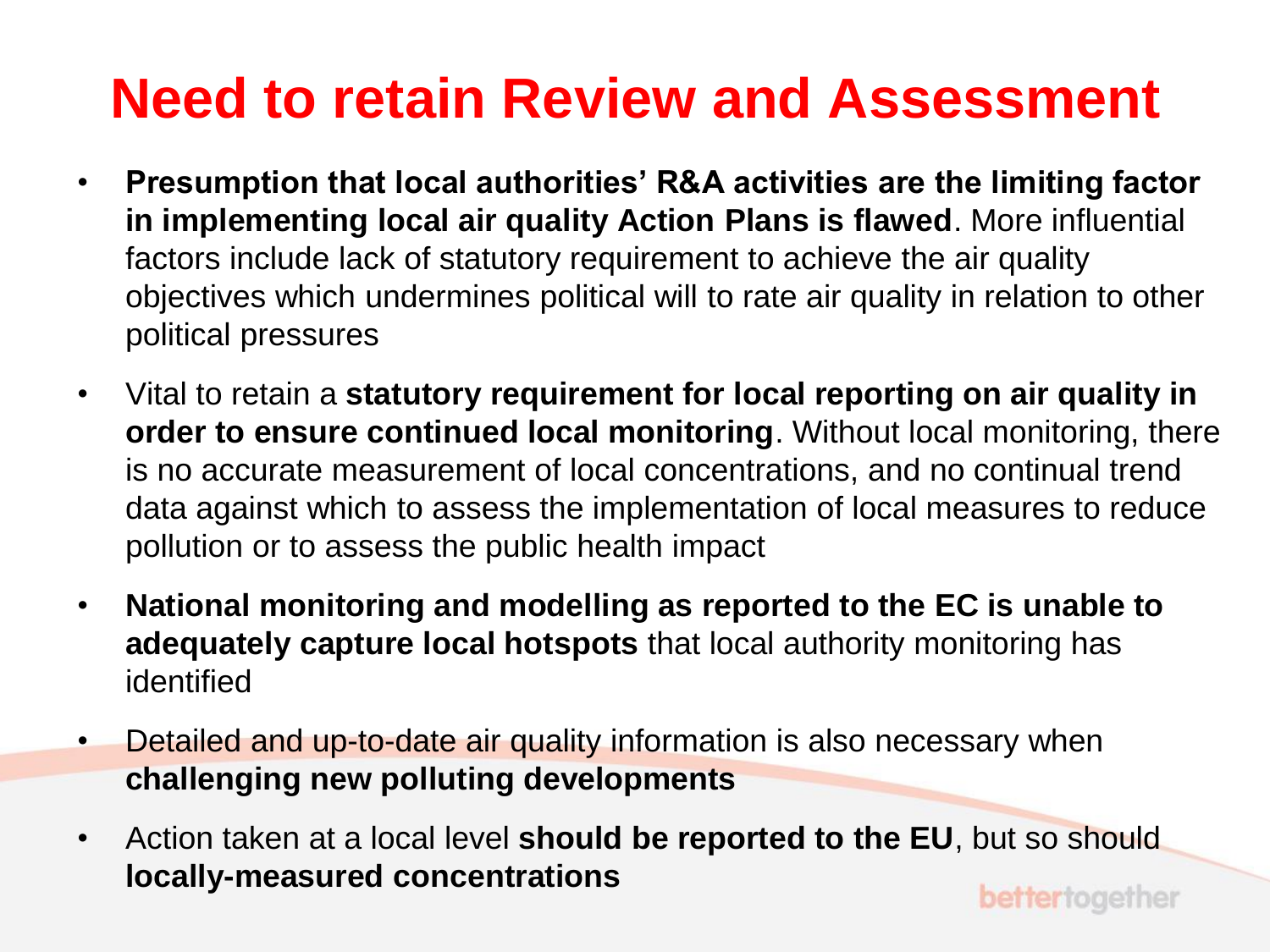### **Need to retain AQMAs**

- **AQMAs must be retained as basis for development control**. AQMAs act as the trigger for identification of developments that may require an air quality assessment and provide some degree of protection against developments that may worsen air quality or introduce exposure at these locations
- **AQMA is often major signifier of institutional recognition** that an air quality problem exists. At the point of declaration it often becomes much easier for cross-departmental communication, and appropriate allocation of resources to occur
- Crucially, **AQMAs represent the only spatial indicator of public health exposure**

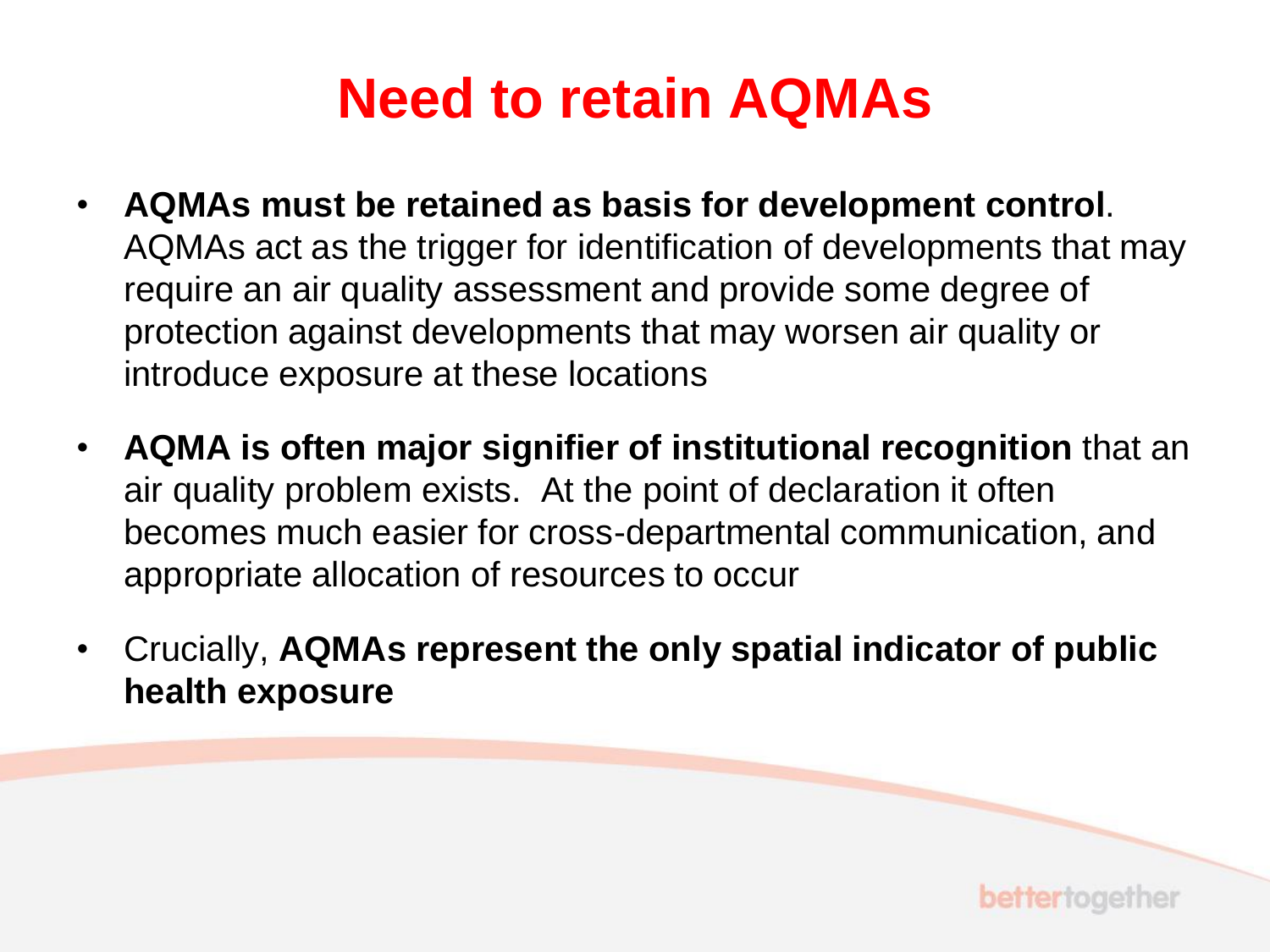### **Access to information**

- **Quantifiable evidence for implementation of measures should be shared** to support local authorities producing Air Quality Action Plans
- Likewise, any **data/tools** devised for one local authority that may be applicable in others **should be made more widely available**

bettertogether

• Information is useful but funding is key!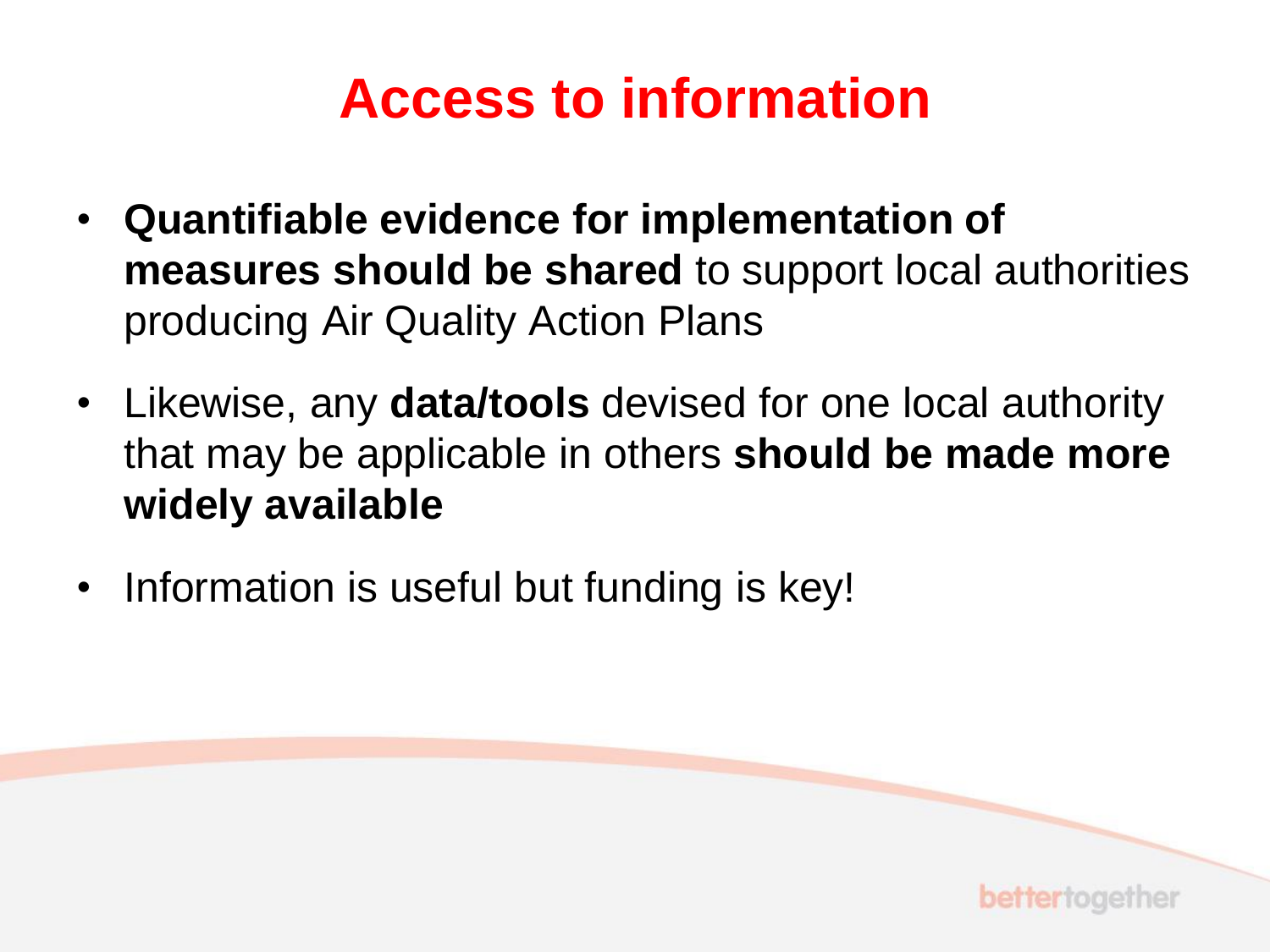### **Summary**

- Understanding of health effects of air pollution is growing
- Local exceedences of air quality objectives are widespread and not decreasing
- LAQM Action Planning faces challenges in reducing air pollution
- Defra propose to remove need for local reporting (monitoring) and AQMAs to focus on Action Planning
- Widespread concerns regarding implication of proposals due to:
	- inability of national monitoring and modelling to capture local concentrations,
	- need for AQMAs to flag up air quality for transport planning and development control, and
	- an absence of national approach to improve air quality rection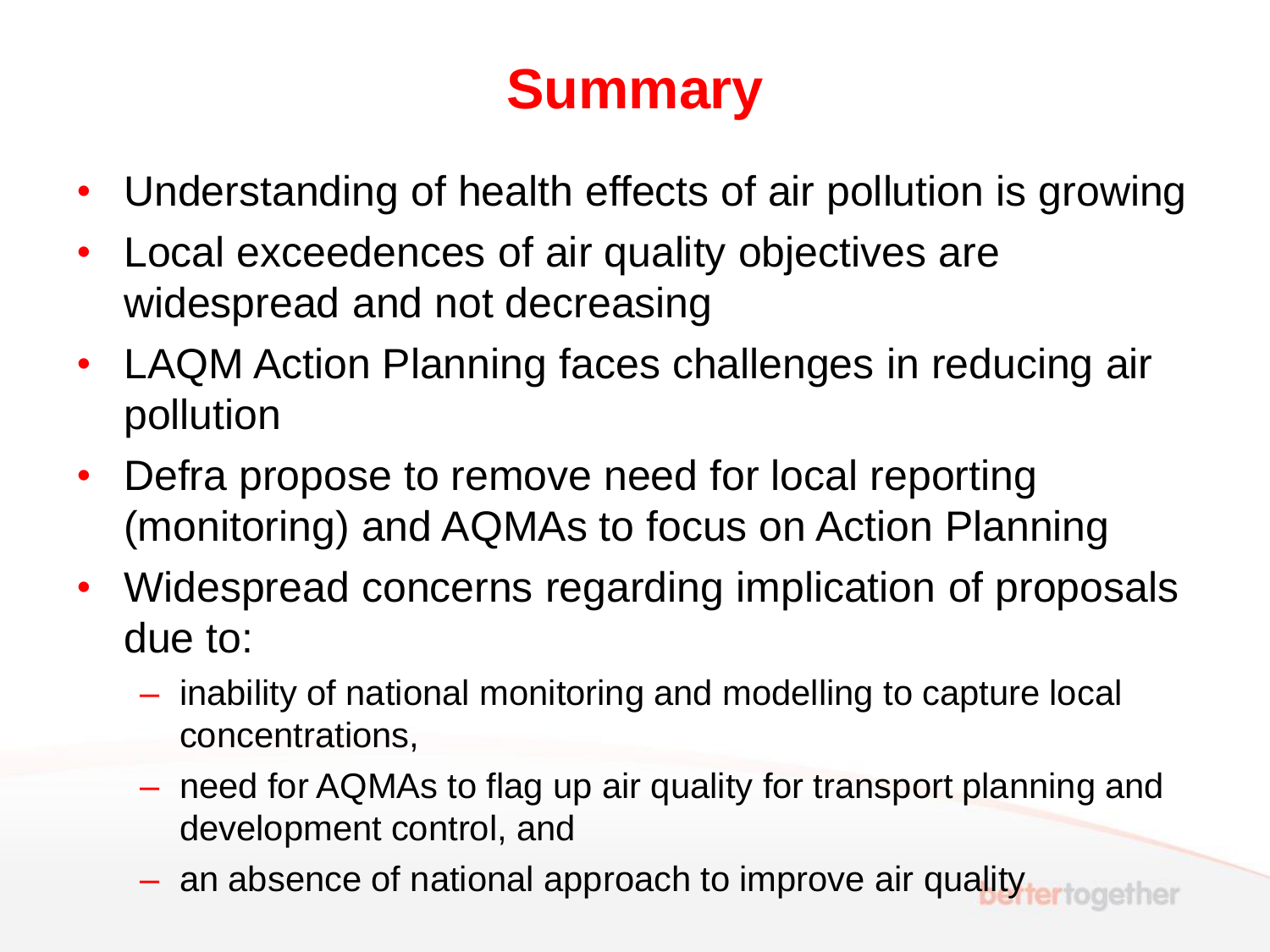#### **Institute for Sustainability, Health and Environment**

healthy people + healthy planet

### **Thank you for your attention.**

## **Any questions?**



**Air Quality Management Resource Centre, UWE, Bristol 0117 32 81626 aqmrc@uwe.ac.uk**